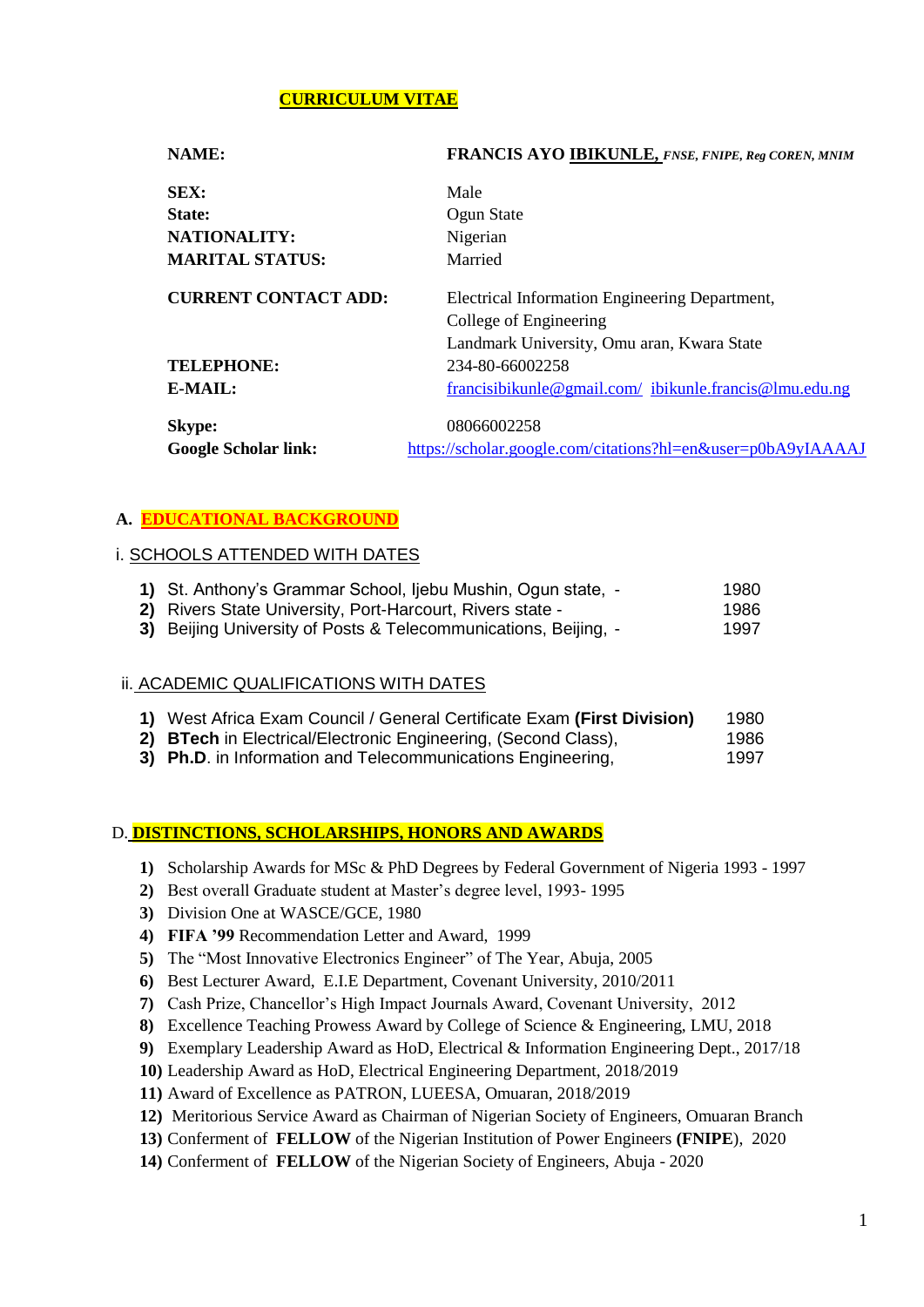# **C. INDUSTRY WORKING EXPERIENCES (Eighteen years** of field/industry work experience)

|  | 1) NYSC: Nigerian Telecoms Ltd (NITEL), HQ, Owerri, Imo State | $(1986 - 1987)$ |
|--|---------------------------------------------------------------|-----------------|
|--|---------------------------------------------------------------|-----------------|

- 2) **Engineer1**: Nigerian Telecoms Ltd (NITEL), Marina, Lagos. (1988 1993)
- **3) Manager,** (Internet Services Unit**)** NITEL, Odunlami, Lagos (1998 2000)
- **4) IT Instructor:** NITEL Engineering/Technology Training Centre, Oshodi. (2000 2002)
- **5) Senior Manager**: GSM Operations, Nigerian Mobile Telecoms (M-TEL), Abuja. (2002 2004)
- **6) DGM/Head** (NQM): Nigerian Mobile Telecoms (M-TEL), GSM Operations, Abuja (2004-2006)

# **B. TEACHING EXPERIENCES**

| 1) Lecturer1<br>$\sim 100$ | Covenant University Ota, Nigeria.  | 2007–2010        |
|----------------------------|------------------------------------|------------------|
| 2) Senior Lecturer -       | Covenant University, Ota, Nigeria. | $2010 - 2013$    |
| 3) Professor -             | BIUST, Palapye, Botswana           | $2013 - 2016$    |
| 4) Professor<br>$\sim 100$ | Landmark University, Omu aran,     | 2017 - till date |

# **E. COURSES TAUGHT**

# **i. LANDMARK UNIVERSITY, OMUARAN**

# **a) Undergraduate Courses Taught**

| 1. Communications Principles                  | EIE312         |
|-----------------------------------------------|----------------|
| 2. Data Communications & Computer Networks    | <b>EIE418</b>  |
| 3. Electrical Measurement and Instrumentation | <b>EIE319</b>  |
| 4. Internet of Things (IoTs)                  | <b>IoT412</b>  |
| 5. Research Methodology                       | EIE510         |
| 6. Digital Signal Processing                  | <b>EIE527</b>  |
| 7. Electric Circuit 2                         | <b>EIE324</b>  |
| 8. Software Development Techniques            | <b>EIE 326</b> |

# **b) MSc & PhD Courses Taught**

| 1) Advanced Mobile & Wireless Communications Systems | <b>ICT811</b> |
|------------------------------------------------------|---------------|
| 2) Advanced Digital Communications Systems           | <b>ICT812</b> |
| 3) Advance Research and Development Techniques       | EIE811        |
| 4) Advanced Engineering Mathematics                  | <b>EIE810</b> |
| 5) Advanced Computer Network and Security            | <b>ICT822</b> |
| 6) Internet Systems Engineering                      | 1CT820        |
| 7) Artificial Neural Networks (ANN)                  | EIE825        |

### **ii. BIUST, BOTSWANA**

### **Undergraduate Courses Taught**

| <b>1)</b> Analog Electronics      | EEEN322        |
|-----------------------------------|----------------|
| <b>2)</b> Digital Electronics     | EEEN 321       |
| 3) Introduction to ICTs           | TELE 221       |
| 4) Data Communications & Networks | <b>CPN 413</b> |

### **iii. COVENANT UNIVERSITY, OTA**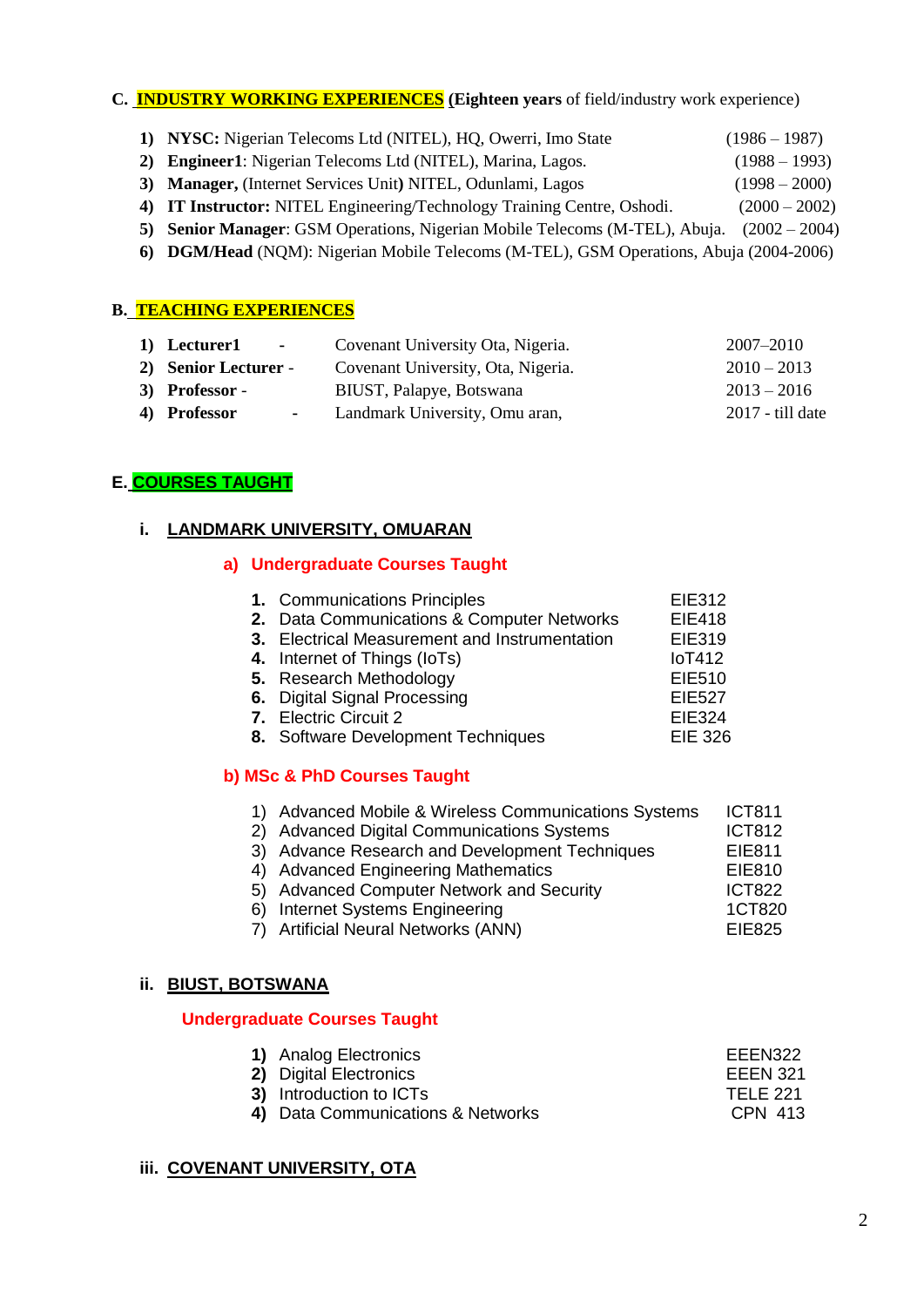# **(a) Undergraduate Courses Taught**

| 1) Mobile & Wireless Communications Networks | <b>ICT511</b> |
|----------------------------------------------|---------------|
| 2) Data Communications and Networks          | EIE418        |
| 3) Project Management                        | EIE511        |
| 4) Information theory and coding             | ICT523        |
| 5) Artificial Neural Networks                | EIE520        |
| 6) Research methodology                      | EIE510        |
|                                              |               |

# **(b) MSc & PhD Courses Taught**

- **1)** Advanced Mobile & Wireless Communications Systems ICT812
- **2)** Advanced Computer Networks and Security; **ICT822**
- **3)** Artificial Intelligence Techniques EIE825
- **4)** Advance Research and Development techniques EIE812

### **F. STUDENTS RESEARCH & PROJECT SUPERVISIONS**

### **I. BSc. Supervisions**

|  |                               | $\geq$ 2007-2013 Covenant university, Ota - |               |               | 50 Students                                                      |
|--|-------------------------------|---------------------------------------------|---------------|---------------|------------------------------------------------------------------|
|  |                               |                                             |               |               | $\geq 2017 - 2022$ Landmark University, Omu aran, $-35$ Students |
|  |                               |                                             |               |               | Completed - 85 final year projects                               |
|  |                               | <b>II. MASTERS DEGREE SUPERVISIONS</b>      |               | 10 MSc / MEng |                                                                  |
|  | III. PH.D DEGREE SUPERVISIONS |                                             | <b>5 Ph.D</b> |               |                                                                  |

# **COMPLETED RESEARCH PROJECTS (UN-PUBLISHED)**

- **i.** Development of Farm Crop Disease detector and remedy using Deep Learning Method
- **ii.** Wireless Technology and Network Infrastructure for a Local Government Election
- **iii.** Design and Construction of an RFID Reader for Security
- **iv.** Design and Implementation of Intranet Portal for Electrical and Information Engineering Department
- **v.** Design and Implementation of Infrared Based Digital Attendance Counter System
- **vi.** Artificial Neural Networks Applied to Road Traffic Sign Recognition
- **vii.** Modelling and Simulation of a Wireless (WIFI and WIMAX) Communication System using MATLAB
- **viii.** Design of a Speaker Recognition System for Restricted Access Using ANNs
- **ix.** Development of a GSM controlled display system for LMU farm.
- **x.** Design and development of a metal detection circuit for LMU farm and environment
- **xi.** Design and construction of an automated fish pond
- **xii.** Design and construction of an automatic electric fence for Rabbit Ranch

# **F. ADMINISTRATIVE EXPERIENCES/ RESPONSIBILITIES**

# *INDUSTRY LEVEL*

- **i. Deputy General Manager,** (Network Quality Management) MTel Ltd, Abuja. 2004 -2006
- **ii. Head/Manager**, NITEL Internet Service Unit, Hqs, Abuja. 1998 2001

**iii.**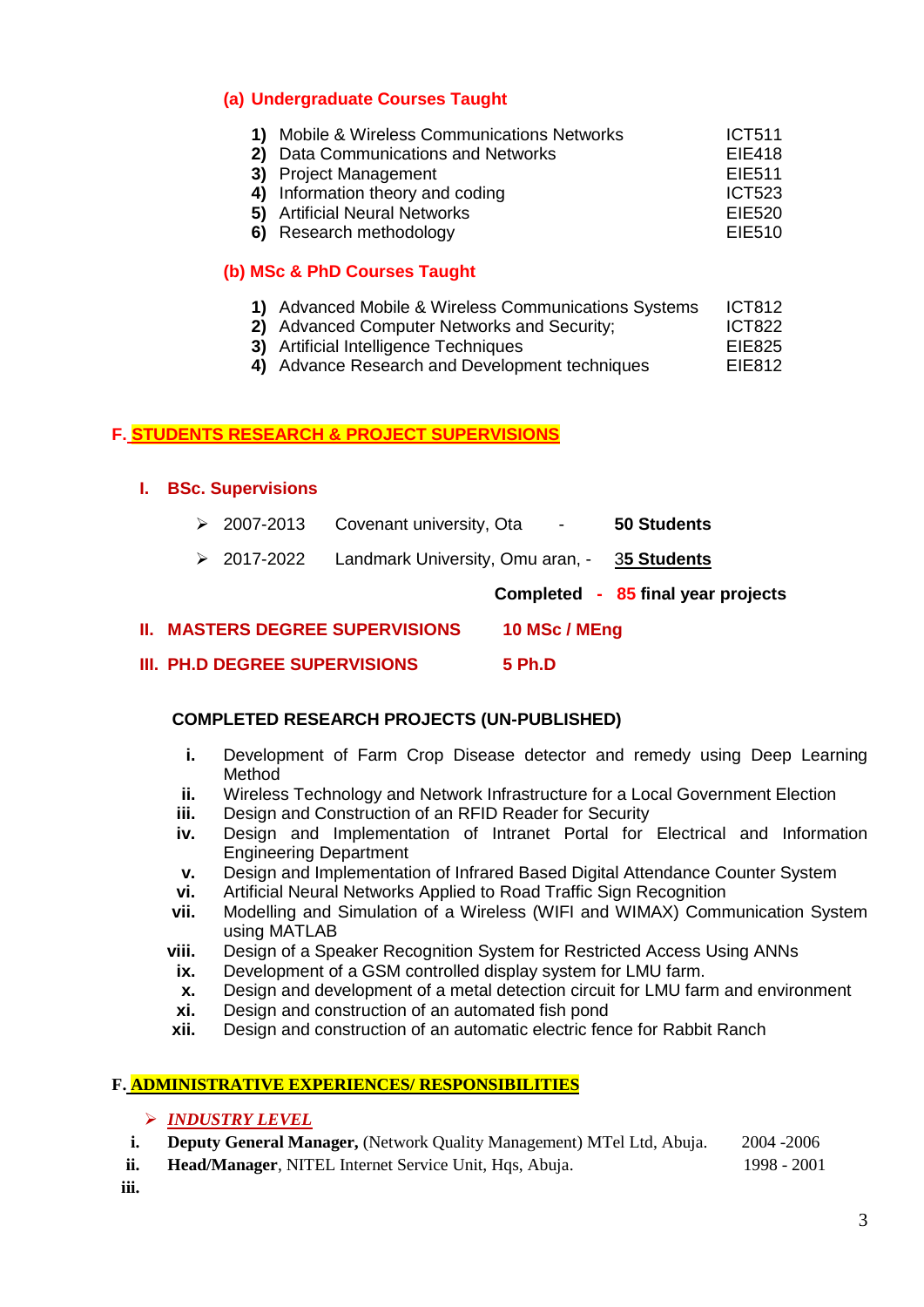# *UNIVERSITY LEVEL*

| iv.            | Governing Council Member, Botswana International University of Science & Technology (BIUST),                                                                |                  |  |  |
|----------------|-------------------------------------------------------------------------------------------------------------------------------------------------------------|------------------|--|--|
|                | Botswana, 2013 - 2015                                                                                                                                       |                  |  |  |
| $\mathbf{v}$ . | Board Member, Landmark University Waste-to-Wealth & Energy Initiative (LUWWEI), 2019-2021                                                                   |                  |  |  |
| vi.            | Director, Landmark University Waste-to-Wealth & Energy Initiative (LUWWEI),                                                                                 | 2019-2021        |  |  |
| vii.           | Senate Member, Landmark University, Omuaran,                                                                                                                | 2017-till date   |  |  |
| viii.          | Senate Member, Curriculum Development Committee, Landmark University,                                                                                       | $2019$ - to date |  |  |
| ix.            | Chairman (Alternate), Landmark University Strategic Planning Committee,                                                                                     | $2018 - 2019$    |  |  |
| $\mathbf{X}$ . | Senate Member, Botswana International University of Science & Technology, Botswana, 2013-2016                                                               |                  |  |  |
| xi.            | Senate Executive Member, Botswana International University of Science & Technology, 2015-16                                                                 |                  |  |  |
| xii.           | Group Research Leader, Telecommunications and Signal Processing Research                                                                                    | 2014-2016        |  |  |
|                | Group, Electrical, Computer and Telecoms Engineering Department, BIUST,                                                                                     |                  |  |  |
| xiii.          | Chairman, Search Committee for University Deputy Vice-Chancellor, Research & Innovation, 2015                                                               |                  |  |  |
| xiv.           | Member, University Student Information Management System (SIS) Implementation, 2014/2015                                                                    |                  |  |  |
| XV.            | Chairman, BIUST ICT Committee,                                                                                                                              | $2013 - 2015$    |  |  |
| xvi.           | Chairman, BIUST Website Development Committee,                                                                                                              | 2015             |  |  |
| xvii.          | Member, Covenant University Special Chair Endowment Committee, 2013                                                                                         |                  |  |  |
| xviii.         | Vice Chancellor Representation, Nigerian University Convocation Ceremonies                                                                                  | $2018 - 2021$    |  |  |
| xix.           |                                                                                                                                                             |                  |  |  |
| ➤              | <b>COLLEGE LEVEL</b>                                                                                                                                        |                  |  |  |
| XX.            | Member, College Board Advisory Committee, Landmark university,                                                                                              | 2017-till date   |  |  |
| xxi.           | Member, College Examiners Board Committee, Landmark University,                                                                                             | 2017-till date   |  |  |
| xxii.          | Chairman, College Task Force Committee, BIUST, Botswana,<br>2014                                                                                            |                  |  |  |
| xxiii.         | Chairman, BIUST ICT Committee,<br>Nov $2013 - 2015$                                                                                                         |                  |  |  |
| xxiv.          | Chairman, BIUST Website Development Committee<br>2015                                                                                                       |                  |  |  |
| XXV.           | Member, Covenant University ICT & Webometric Committee, 2007 - 2013.                                                                                        |                  |  |  |
| xxvi.          | Chairman, Publication Sub-Committee, 1 <sup>St</sup> EIE Int'l Conference (eieCon2011) on C.E.N.T., Covenant                                                |                  |  |  |
| xxvii.         | University, Nigeria, 13-15 Sept 2011,<br>Chairman, Publication Sub-Committee, 2 <sup>nd</sup> EIE Int'l Conference (eieCon2012), 21-23 Covenant University, |                  |  |  |
|                | Nigeria Nov 2012,                                                                                                                                           |                  |  |  |
| xxviii.        |                                                                                                                                                             |                  |  |  |
|                | <b>DEPARTMENTAL LEVEL</b>                                                                                                                                   |                  |  |  |
| xxix.          | HOD, Electrical, Computer & Telecoms Engineering Dept., BIUST, Botswana,                                                                                    | $2014 - 2016$    |  |  |
| XXX.           | HOD, Electrical & Information Engineering Dept., Landmark University, Omuaran,                                                                              | $2017 - 2019$    |  |  |
| xxxi.          | Chairman, Departmental Curriculum Development Committee, Landmark University,                                                                               | 2020-to date     |  |  |
| xxxii.         | Chairman, Departmental Appointment & Promotions Committee, Landmark Univ.,                                                                                  | 2018-to date     |  |  |
| xxxiii.        | Chairman, Departmental Board of Studies, Landmark University,                                                                                               | $2017$ - to date |  |  |
| xxxiv.         | Chairman, Departmental Postgraduate Board of Examiners, Landmark Univ.,                                                                                     | 2017-to date     |  |  |
| XXXV.          | Chairman, Departmental Research Committee, Covenant University,                                                                                             | 2012-2013        |  |  |
| xxxvi.         | Chairman, Departmental ICT and Webometric Committee, Covenant University,                                                                                   | 2012 - 2013      |  |  |
| xxxvii.        | Member, Departmental Appointment & Promotions Committee, Covenant University,                                                                               | 2010-2013        |  |  |
| xxxviii.       | <b>Coordinator, Electrical Engineering Department Laboratory, Covenant University</b>                                                                       | 2009-2012        |  |  |

- **xxxix. Chairman**, Departmental ICT and Webometric Committee, Covenant,2012
	- **xl. Chairman**, Departmental Curriculum Development Committee, Covenant, 2008 2011
	- **xli. Level adviser**, Electrical & Information Engineering Department, Covenant University, 2008-2013
	- **xlii. Member,** CUSAT Examiner Committee, Covenant University, Ota 2008-2013
	- **xliii. Member,** Landmark University Master Plan Project Committee, 2010 2012

### **G. EXTERNAL EXAMINERSHIP / ASSESSORHIP**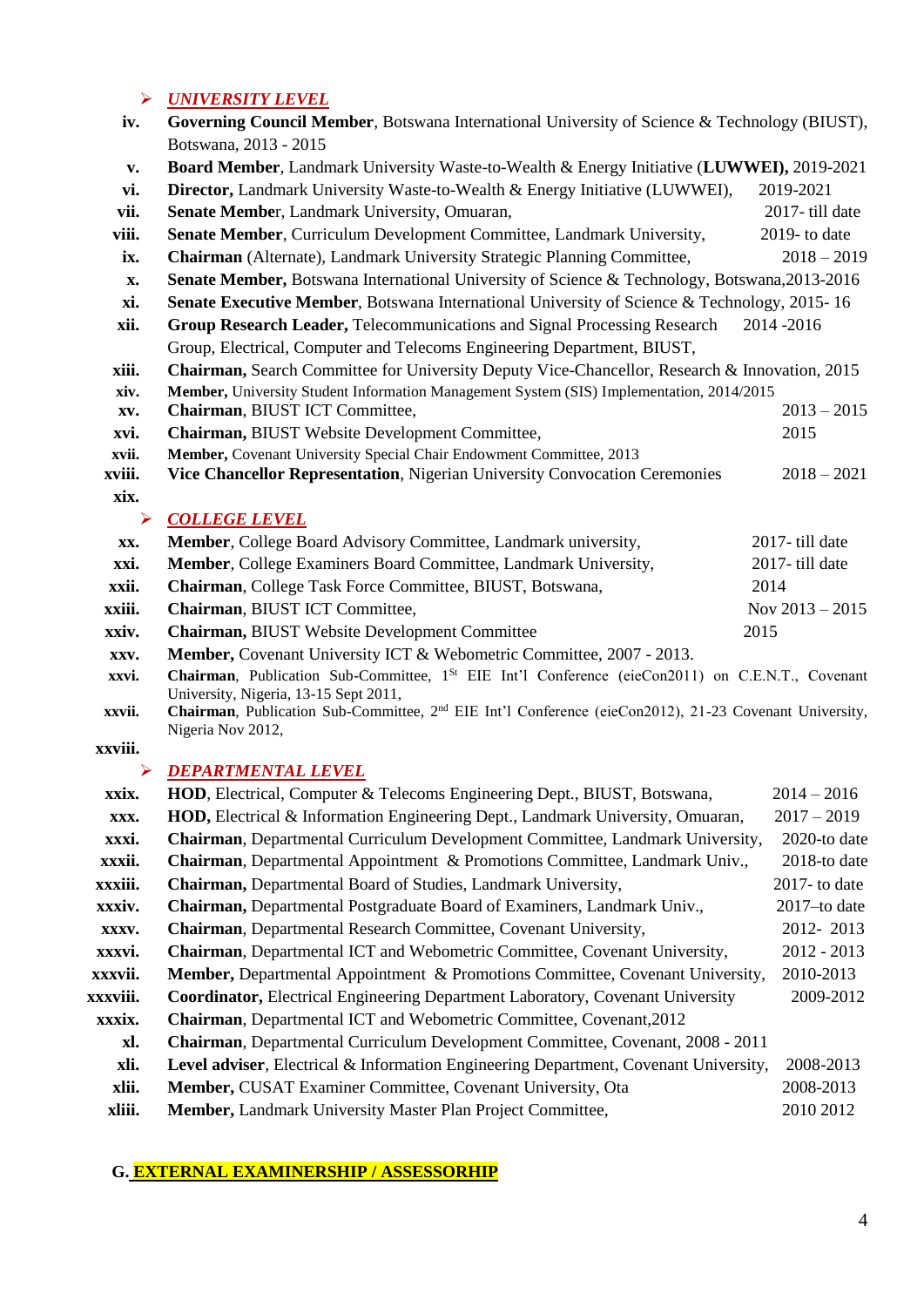# **EXAMINERSHIP**

- **i. Examiner, PhD Thesis:** Development of Patch Array Feeds for Parabolic Reflector Antennas in satellite Missions
- **ii. Examiner, PhD Thesis:** Certain Investigations on Developing Efficient Broadcasting Algorithms for Mobile Ad Hoc Network
- **iii. Examiner, PhD Thesis:** Raw Video Processing Using Hybrid Technique for Specific **Applications**
- **iv. Examiner, PhD Thesis:** Performance Evaluation of State-Subsidized Housing Scheme
- **v. Examiner, PhD Thesis:** Prediction of Voltage Collapse on the Nigerian National 330KV Grid using ANN
- **vi. Examiner, PhD Thesis:** Based Artificial Neural Networks (ANN) Ensemble for Medical Diagnosis: a case Study of Non-Small Cell Lung Cancer (NSCLC).
- **vii. Examiner, PhD Thesis:** Student's Satisfaction with Academic Facilities in Private Universities in Ogun-State

### **ASSESSORHIP**

- **viii. Assessor, Reader:** Department of Electrical and Electronics Engineering, Ladoke Akintola University of Technology, Ogbomosho, Nigeria 2021
- **ix. Assessor, Professor:** Department of Electrical and Electronics Engineering, Ladoke Akintola University of Technology, Ogbomosho, Nigeria 2022

#### **H. PROFESSIONAL SERVICES / REVIEWER**

- **a. Board Member**, Nigerian Hydro-Power Professional Association (NHPA), 2019 to date
- **b. Protem Chairman**, Nigerian Society of Engineers, Omuaran Branch, Kwara. 2017- 2018
- **c. Pioneer Chairman**, Nigerian Society of Engineers, Omu aran Branch, Kwara, 2018–2020
- **d. Member,** Nigerian Content Committee of Nigerian Society of Engineers (NSE), 2018 2019
- **e. Editorial Board,** Canadian Journal on Computing in Mathematics, Engineering and Medicine
- **f. Reviewer Board member**, Journal of Computer Networks (http\\:pubs.sciepub.com/JCNN)
- **g. Editorial Board Member**, International Journal of Computer Networks (IJCN)
- **h. Editorial Board Member**, [Inter'l Journal of Cognitive Research in science, Engineering &](http://ijcrsee.com/index.php/ijcrsee/index)  [Educ](http://ijcrsee.com/index.php/ijcrsee/index)ation
- **i. Editorial Board Member**, Journal of Network and Communications Technologies
- **j. Reviewer Board member**, Int'l Journal of Advanced Research in Artificial Intelligence
- **k. Reviewer Board member**, International Journal of Computing Academic Research (IJCAR)
- **l. Rapourtee:** ICT discourse: Bridging the Digital Divide, Covenant University, Ota, June 2007
- **m. Reviewer**, TEC/ABM University Diploma Programme, Electrical Engineering, Botswana
- **n. Reviewer,** TEC/ABM University, Advanced Diploma Programme, Electrical Engineering,
- **o. Reviewer**, Botho University, BSc/B.Eng Programme in Computer Engineering, Gaborone
- **p. Reviewer**, Botho University, BSc/B.Eng Programme in Electronics and Communications Engineering, Gaborone, Botswana
- **q. Chairman**, ICT Sub-Committee**,** 20th NIAE International Conference and AGM, Omu aran
- **r. Member,** Central Organizing Committee, 20<sup>th</sup> NIAE International Conference and Annual General Meeting, "Omu Aran 2019",  $16<sup>th</sup> - 20<sup>th</sup>$  Sept. 2019.
- **s. Member, Local Organizing Committee (LOC),** International Conference on 'Clean Energy for Sustainable Growth in Developing Countries, Sept. 2015 BIUST, Palapye, Botswana
- **t. Member, Local Organizing Committee (LOC)** ICSU Workshop hosted by BIUST from 25th 27th November 2013, Palapye, Botswana.

### **I. COMMUNITY SERVICES**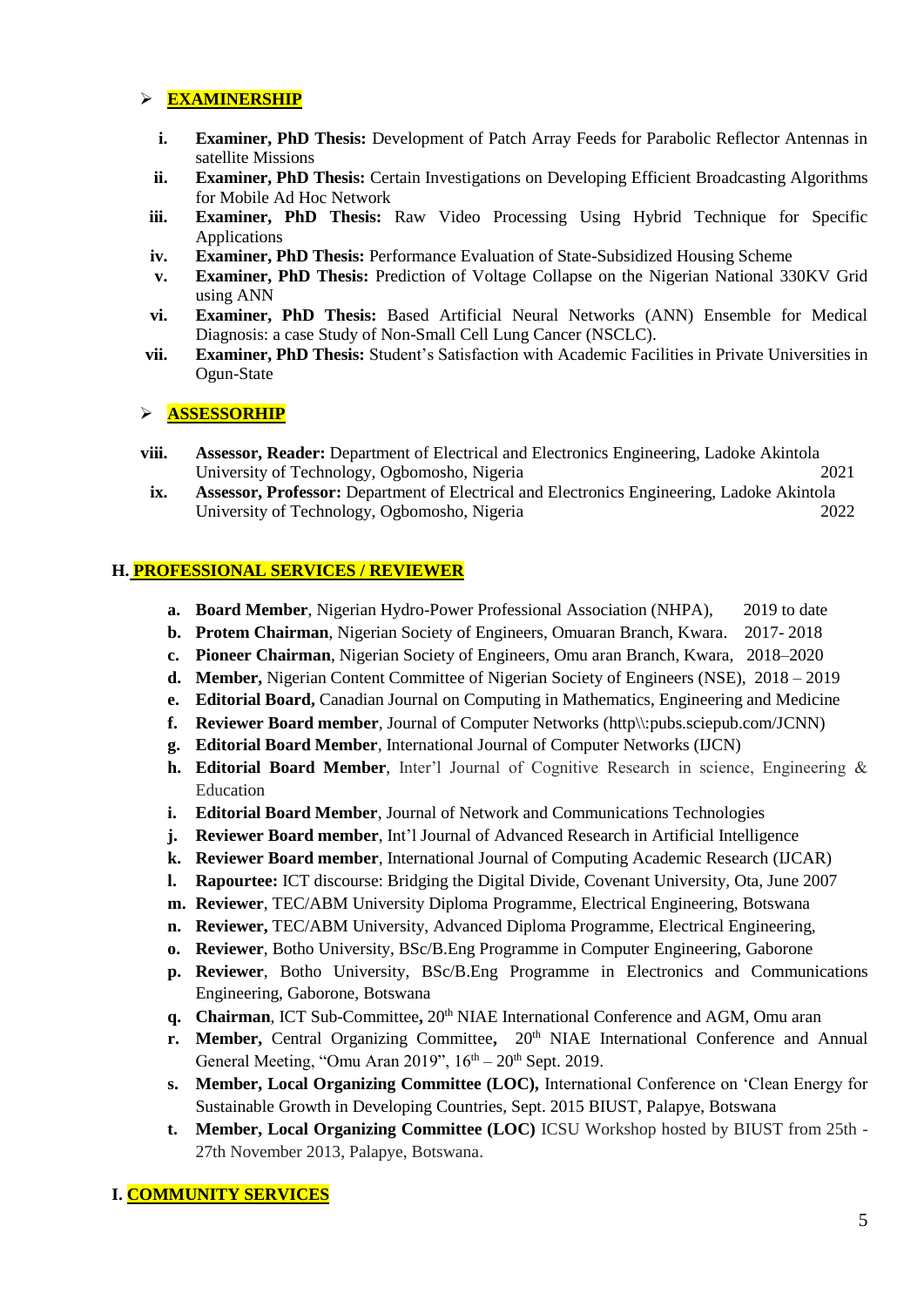- 1. **PATRON,** Landmark University Electrical Engineering Students Association
- 2. **Vice Chairman**, Church Board, Winners Chapel International, Palapye
- 3. **Vice Chairman,** Nigerian in Diaspora Organization (NIDO), Botswana Chapter
- 4. **Member**, Research Information Management System Committee, Department of Research Science & Technology, Botswana
- 5. **Chairman,** Engineering Career Talk to Secondary/High School Students
- 6. **Pastor,** Living Faith Church, (aka Winners Chapel), Nigeria.
- 7. **Special Road Marshal**, Federal Road Safety Corps **(FRSC).**

### **J. NATIONAL ENGAGEMENTS / SERVICES**

- 1. **Member**, **Nigerian University Commission (NUC) Accreditation Team,** of Engineering Programmes in Nigerian Universities, 2018 - till date
- 2. **Member, Resource Verification person, Nigerian University Commission (NUC)** of Academic Programmes in Nigerian Universities, 2018 - till date
- 3. **Member, Accreditation Team for COREN (**Council for the Regulation of Engineering Practice in Nigeria**,** 2018 - till date

### **K. PUBLICATIONS**

#### **(1)** *THESES / DISSERTATIONS*

- i. **IBIKUNLE, F. A. (1986).** "Design and Construction of a Public Address Transceiver System". An unpublished BTech Project Report, submitted to the Department of Electrical and Electronic Engineering, University of Science & Technology, Port-Harcourt, Rivers state
- ii. **IBIKUNLE, F. A. (1997).** "Probabilistic Neutral Network based maximum likelihood detector for detection of spread spectrum signals in multiuser CDMA Gaussian Channel", An unpublished PhD Thesis, submitted to the Department of Information Engineering, Beijing University of Posts & Telecommunications, Beijing.

### **(2)** *BOOK CHAPTER*

 **IBIKUNLE, F. A.** (2013). WiMAX - Appropriate Technology to Provide Affordable Access to ICTs Infrastructure and Services in Developing Countries), IN-TECH Publishing, (ISBN: 978-953-7619- 53-4).

### **(3)** *PUBLISHED ARTICLES*

- 2021 [Olufemi, I.E.,](https://www.scopus.com/authid/detail.uri?authorId=57224214200) [Adebiyi, A.A.,](https://www.scopus.com/authid/detail.uri?authorId=22978651100) **[Ibikunle, F.A](https://www.scopus.com/authid/detail.uri?authorId=26666087700)**., [Adebiyi, M.O.,](https://www.scopus.com/authid/detail.uri?authorId=36011449300) [Oludayo, O.O.](https://www.scopus.com/authid/detail.uri?authorId=57224226166) (2021), "Research trends on CAPTCHA: A systematic literature", Internation Journal of Electrical and computer Engeneering, 11(5), pp. 4300–4312
- 2020 E. Imo, A Olayanju**, F A Ibikunle** and S. Dahunsi "Impact of Small Hydropower Developments On Rural Transformation in Nigeria", IOP Conf. Series: Earth and Environmental Science **445** (2020) 012023, doi:10.1088/1755-1315/445/1/012023
- 2020 Dickson O. Egbune, Babatunde S. Adejumobi1, Isaac O. Omeiza, **Frank A. Ibikunle,** Ayodele S. Oluwole and Thokozani Shongwe, "Low-complexity detectors for cyclic structured space-time block coded spatial modulation over a slow Rayleigh fading channel", Journal of Communications
- 2019 I. B. Oluwafemi, D. Faluru, **A. F. Ibikunle** and J. O. Adeoye, "Investigation of RF Exposure Levels from Different Mobile Telecommunication Base Stations in Ado-Ekiti, Nigeria" European Journal of Scientific Research ISSN 1450-216X/1450-202X Vol. 153 No 4 August, 2019, pp.393-402 http://www. europeanjournalofscientificresearch.com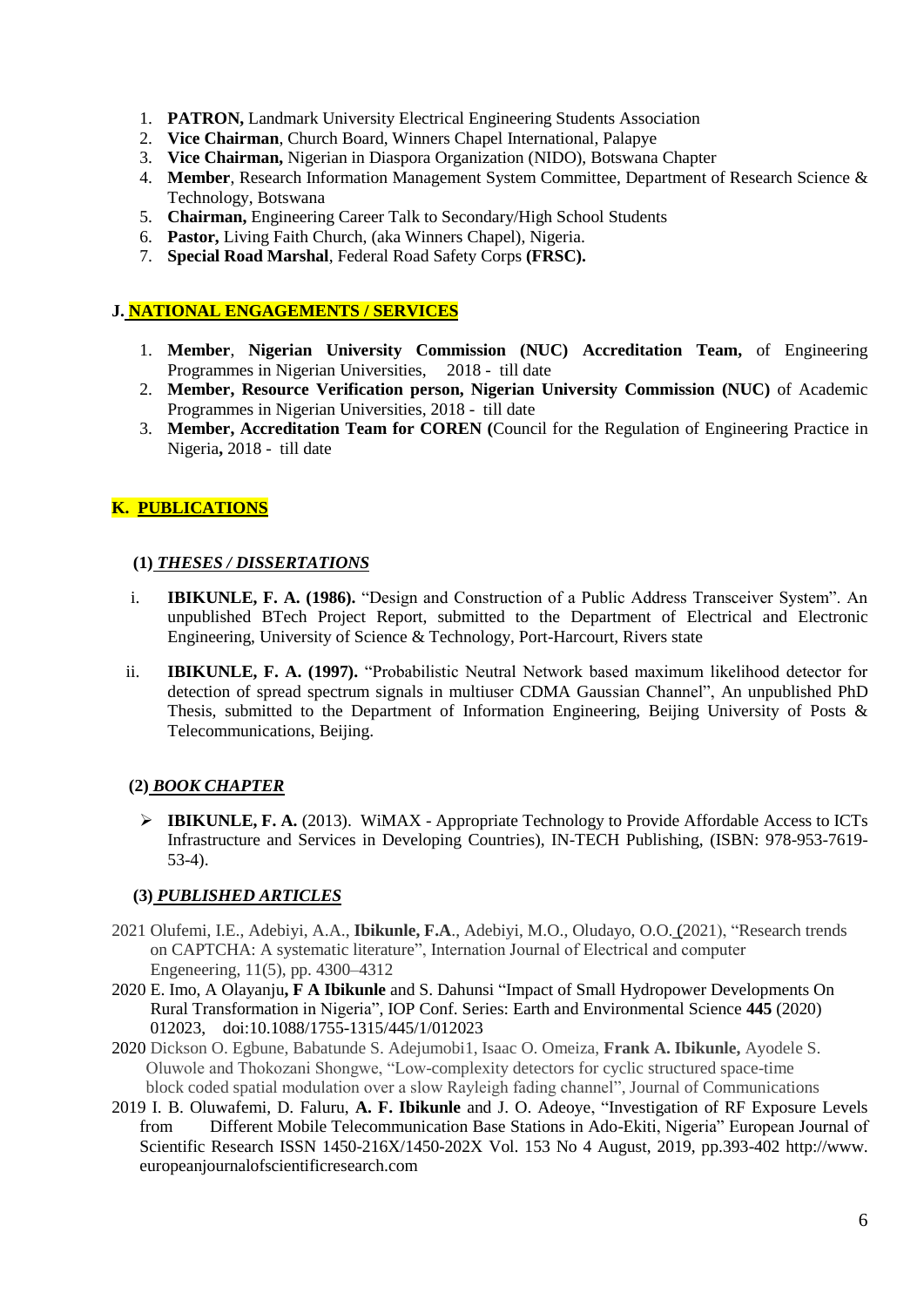- 2019 A. Adewale, E. E. Ekong, **F. A. Ibikunle,** A. Orimogunje, J Abolade, "Ping-pong reduction for handover process using adaptive hysteresis margin: a methodological approach" IOP Conf. Series: Materials Science and Engineering 640 (2019) 012118 IOP Publishing doi:10.1088/1757- 899X/640/1/01211
- 2016 R. S. Jamisola, **F. Ibikunle,** "Investigating Task Prioritization and Holistic Coordination using Relative Jacobian for Combined 3-Arm Cooperating Parallel Manipulators", Journal of Advanced Computational Intelligence and Intelligent Informatics, vol. 20 no.1, pp  $117 - 123$ , (www.researchgate.net/publication/291327775)
- 2016 R. Jamisola, C. Mastalli, **F. Ibikunle,** "Modular Relative Jacobian for Combined 3-Arm Parallel Manipulators", International Journal of Mechanical Engineering and Robotics Research, vol. 5, no.2 pp 90 – 95, April ISSN: 1793-8201. http://kormushev.com/papers/Jamisola\_CIS-RAM-2015.pdf
- 2014 E. Adetiba, **F. IBIKUNLE,** S. Daramola, A. Olajide, "Implementation of Efficient Multilayer Perceptron ANN Neurons on Field Programmable Gate Array Chip", International Journal of Engineering & Technology (IF: 0.847), vol.14, no. 1, pp.  $151 - 159$ .
- 2013 **IBIKUNLE F**, Agbetuyi F., Ukpere G., "Face Recognition Using Line Edge Mapping Approach", American Journal of Electrical & Electronic Engineering, vol. 1, no. 3, pp. 52-59
- 2013 **IBIKUNLE Frank**, Seun Ebisua, "Performance Analysis of Hybrid Protocols in MANETs" International Journal of Computing Academic Research (IF: 0.453), vol 2, no. 5, pp. 214-224, Oct (ISSN 2305-9184). http://www.meacse.org/ijcar/archives/32.pdf
- 2013 **IBIKUNLE Frank**, Eweniyi Odun, "Approach to Cyber Security Issues in Nigeria: Challenges and Solution", International Journal of Cognitive Research in Science, Engineering and Education, vol. 1, no.1 (ISSN: 2334-8496).
- 2013 **IBIKUNLE Frank**, Dike Ike, Jakpa Orunta, "Broadband Wireless Access Deployment Approach To Rural Communities", Journal of Computer Networks, vol. 1, no. 3, pp. 38- 45. http://pubs.sciepub.com/jcn/1/3/1/
- 2013 **IBIKUNLE Frank**, Dike Ike, Ajayi J., Onasoga K., "Multiple-Access Technology of Choice In 3GPP LTE", International Journal of Computers & Technology, vol. 6, no.2, pp. 321- 328, Jan.
- 2013 **Ibikunle Frank** and Adegbenjo A., "Management Issues and Challenges In Mobile Database System" International Journal of Engineering Sciences & Emerging Technologies, vol.5, no. 1, pp.1-6, April. (ISSN: 2231-66040).
- 2013 Alao O, Adekunle Y, **Ibikunle Frank**, Shodiya A., "Culture-Based Adaptive Web Design: An Approach For Designing Culturally Customized Websites" International Journal of Scientific & Engineering Research, vol. 4, no. 2, Feb. (ISSN 2229-5518).
- 2013 **Ibikunle Frank,** Oloja Segun, Esi Phillips, "Campus Network Virtualization Using Multiprotocol Label Switching Virtual Private Networks (MPLS-VPNs)", International Journal of Applied Information Science, USA, vol.5, no.8, pp.1-9, June (ISSN: 2249-0868). http://research.ijais.org/volume5/number8
- 2013 **Ibikunle Frank** and Somoye A., "Radio Wave Propagation Path Loss Modelling in Mobile Communication Environment: a Case Study of Ogun-state", Journal of Telecommunications, ISSN 2042- 8839, Volume 20, Issue 1, pp. 1 – 7, May 2013.
- 2013 **IBIKUNLE F. A.,** Adefihan A, "Effectiveness of ICT in Policing in Nigeria", Scottish Journal of Arts, Social Sciences and Scientific Studies, Vol. 2, No. 2, Pp 90 – 103, UK (ISSN: 2047-1278).
- 2012 **IBIKUNLE Frank**, Olowononi Felix, "Application Of MIMO Technology To Systems Beyond 3G" , International Journal of Informatics and Communication Technology, vol.1, no.2, pp. 126~135, Dec. (ISSN: 2252-8776). http://www.iaesjournal.com/online/index.php/IJICT/article/view/1482
- 2012 **Frank Ibikunle** and James Oluwafemi, "Impact of Information Technology on Nigeria Banking Industry: a case Study of Skye Bank", International Journal of Computing Academic Research, vol.1, no.1, pp. 25~35, Oct. (ISSN: 2305-9184). http://www.slideshare.net/georgeviene/skye-bank
- 2012 Kuyoro S., **IBIKUNLE F**, Awodele O., Abel S., (2012): "Information Retrieval: an Overview", International Journal of Advanced Research in Computer Science, USA, vol. 3, no. 5, pp. 175~178, (ISSN: 0976-5697).
- 2012 **IBIKUNLE F**, Sarumi J, "Electronic-Governance for Nigeria: opportunities and Challenges in the Digital Era", International Journal of Electronic Governance and Research, vol. 1, no. 1, pp. 77-84
- 2012 Kuyoro S., **IBIKUNLE Frank**, Omotunde A., Ajaegbu C., (2012): "Towards Building a Secure Computing Environment", International Journal of Advanced Research in Computer Science, USA, vol. 3, no. 4, pp. 166~171, Jul-Aug (ISSN: 0976-5697).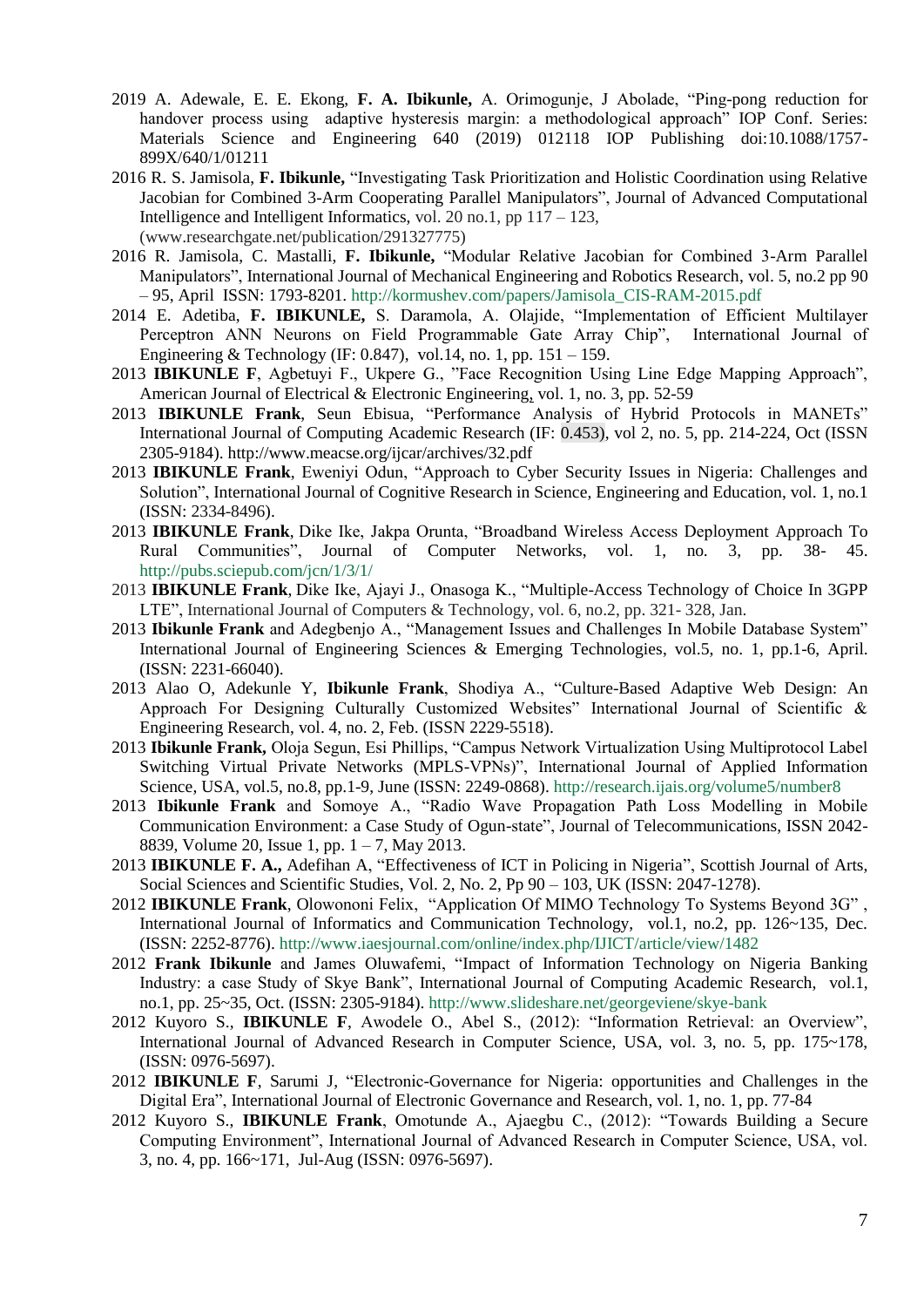- 2012 Kuyoro S., **IBIKUNLE Frank**, Awodele O., "Security Issues in Web Services", International Journal on Computer Science and Network Security, vol. 12 no. 1, pp. 23-27, (ISSN: 1738-7906). http://paper.ijcsns.org/07\_book/html/201201/201201003.html
- 2012 M. K. Luka, **IBIKUNLE Frank**, Gregory Onwodi, "Neural Network Based Hausa Language Speech", International Journal of Advanced Research in Artificial Intelligence, USA., vol. 1 no. 2, pp. 39-44 (ISSN:2165-4069).
- 2012 **IBIKUNLE Frank** and M. K. Luka "The Impact of ICTs on Banks", International Journal of Advanced Computer Science and Applications, USA, vol. 3, no. 9, pp.145-149, (ISSN: 2156-5570).
- 2012 **IBIKUNLE F**, Zion M, "A Model for Implementing M-Banking in Developing Countries", International Journal of Engineering &Technology, vol. 2, no. 3, pp. 145-149, UK (ISSN 2049-3444). http://iet-journals.org/archive/2012/march\_vol\_2\_no\_3/174123132821241.pdf
- 2012 Olaniyan O.M, Mapayi T, **IBIKUNLE F. A,** "Implementation of an ICT Based e-Collaborative Application for Law Enforcement Agencies in Nigeria", Computing, Information Systems & Development Informatics Journal, USA vol. 3. no. 1, pp 50-58, March.
- 2012 John Samuel, Akinola Emmanuel, **Ibikunle Frank,** Ndujiuba Charles, Akinade Bayonle, "Modelling of Orthogonal Frequency Division Multiplexing (OFDM) for Transmission in Broadband Wireless Communications Systems" Journal of Emerging Trends in Computing and Information Sciences, vol. 3, no. 4 (ISSN: 2079-8407).
- 2011 Kuyoro A. **IBIKUNLE F,** Awodele O., "Cloud Computing Security Issues and Challenges" International Journal of Computer Networks (IJCN), vol. 3, no. 5, USA (ISSN: 1985-4129). http://www.cscjournals.org/library/manuscriptinfo.php?mc=IJCN-176
- 2011 **IBIKUNLE, F**, Oshin, B., "Transition Techniques of the Future Internet Protocol- IPv6", American Journal of Scientific Research, USA, no. 33, pp. 50-58 (ISSN 1450-223X).
- 2011 **IBIKUNLE, F.A.,** S.N. JOHN, AKINOLA, E., "Online Mobile Phone Recharge System in Nigeria" European Journal of Scientific Research, UK, Vol.60, no.2, pp. 295-304 (ISSN 1450-216). https://pdfs.semanticscholar.org/c6c2/c6e50b79fafae10f4bbe21c967e0859203ff.pdf
- 2011 **IBIKUNLE, F.** A., Sarumi, J.A., Shonibare, E., "Comparative Analysis of Routing Technologies in Next Generation Converged IP Network", International Journal of Engineering & Technology, vol. 11, no. 02, pp 158 – 169 (ISSN: 2077-1185).
- 2011 John S.N., **IBIKUNLE F.A.,** Adewale A., Owokade A. L., Ajah J., "Implementation of Wi-Fi based Location Tracking System Based on Signal Strength Measurement and Artificial Neural Network", Information control systems and computer monitoring (ICSCM), pp. 106-112.
- 2011 Adetiba, E., **IBIKUNLE, F. A.,** "Ensembling of EGFR Microdeletion Mutations' based Artificial Neural Networks for Improved Diagnosis of Non-Small Cell Lung Cancer", International Journal of Computer Applications, USA, Vol. 20– No.7, Pp 39 – 47 (ISBN: 0975 – 8887).
- 2009 **IBIKUNLE, F.A.,** "Prospects and Challenges of Wireless Technologies for Telemedicine Network Infrastructure", International Journal for the Applications of Mobile & wireless computing, vol. 1, no. 1, pp 21-33 (ISSN: 2141-0720).
- 2009 **IBIKUNLE, F.A.,** "Comparative Analysis of Alternative Last Mile Broadband Access Technologies (Wi-Fi & WiMAX)", The Pacific Journal of Science and Technology, vol 10, no. 1, USA (ISSN: 1551- 7624). http://kormushev.com/papers/Jamisola\_CIS-RAM-2015.pdf
- 2009 **IBIKUNLE, F.A.,** "Provision of Affordable Access to ICTs Infrastructure and Services in Developing Countries", Journal of life and Physical Sciences, vol. 2, no. 1, pp 182- 187 (ISSN: 1597-1007).
- 2009 **IBIKUNLE, F. A.,** "An Artificial Neural Network Implementation of the Optimum CDMA Multiuser Detector'' Journal of Nigerian Society of Engineers Technical Transactions, vol. 44, no. 2, pp 57–67 (ISSN: 11195363).
- 2009 **IBIKUNLE, F.A.,** "Information and Communication Technologies: a Potential for Sustainable Development of e-Governance in Nigeria", Journal of life and Physical Sciences, vol. 2, no. 1, pp 15–164 (ISSN: 1597-1007).
- 2008 S.N. JOHN, **F.A. IBIKUNLE,** "Performance Improvement of Wireless Network Based on Effective Data Transmission," IET Wireless, Mobile & Multimedia Networks, IEEE Xplore Digital Library Journal, pp 61-64 (ISBN: 978-0- 86341-887-7)
- 2008 **IBIKUNLE, F.A.,** "WiMAX- Appropriate Technology to provide Affordable Access to ICTs Infrastructure & Services in Developing Countries" IET Wireless, Mobile & Multimedia Networks, IEEE Xplore Digital Library Journal, pp. 61-64, (ISBN: 978-0-86342-887-7).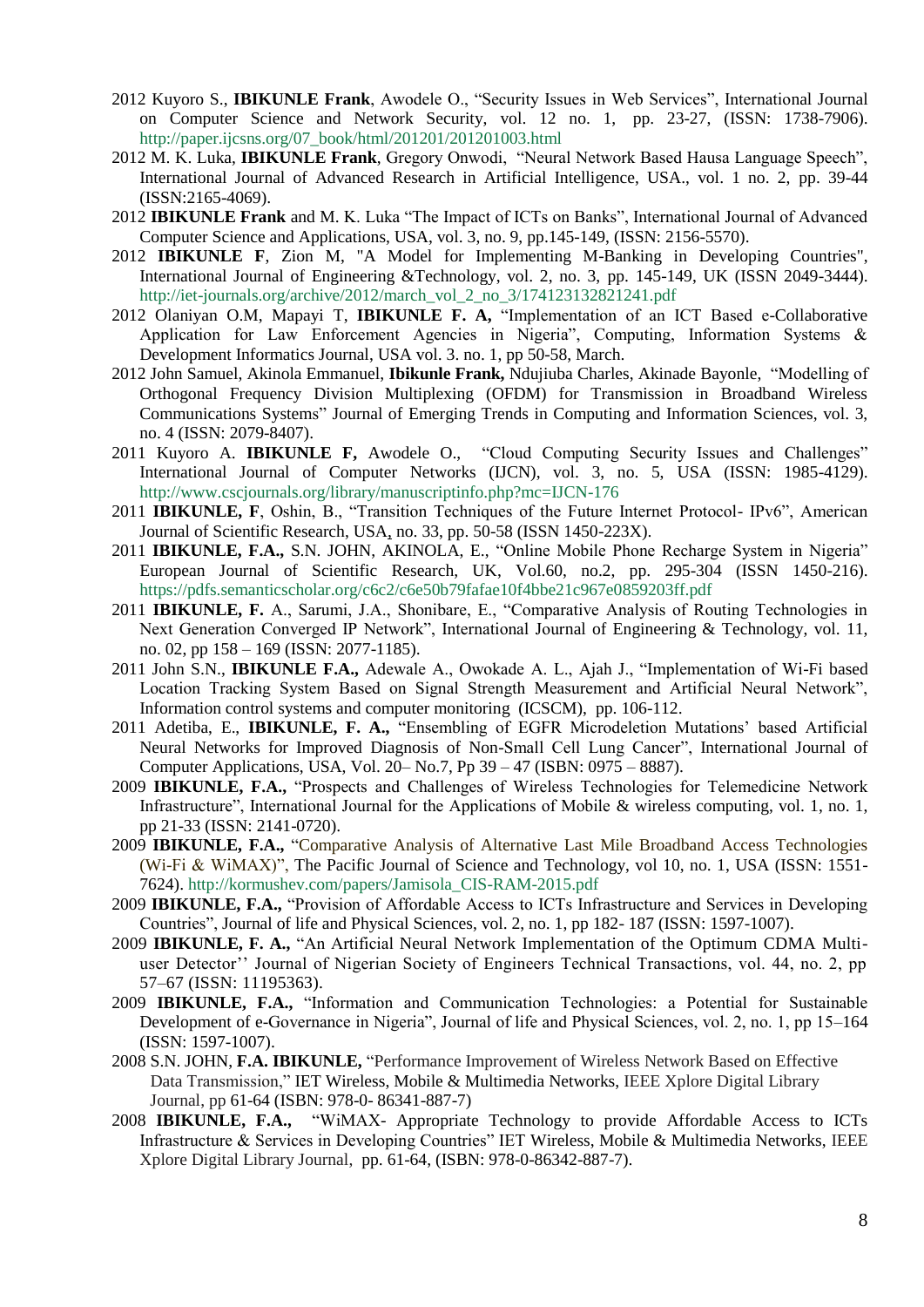- 1998 **IBIKUNLE, F.A,** "Probabilistic neural networks for multi-user detection in code divisional multiple access communication channels", IEEE Xplore Digital Library Journal, vol. 3, pp 2557-2560, USA (ISBN: 0-7803-4859-1).
- 1998 **IBIKUNLE, F.A,** "Optimum Multi-user Signal Detector in SSMA Communications Systems based on Neural Networks", IEEE Xplore Digital Library Journal, vol. 3, pp 868- 872, S/Africa (ISBN: 0-7803- 4281).

#### **(4) CONFERENCE PROCEEDINGS**

- 2020 M.M. Ashafa, **Frank Ibikunle, A**. Olayanju, "Micro-grid and Smart-Grid: An Alternative Framework for Renewable Energy", International Conference on Energy and Power Systems Operation and Planning (ICEPSOP), January 20-22, 2020, Abuja, Nigeria
- 2015 Rodrigo S. Jamisola Jr. and **Frank Ibikunle**, "Investigating Task Prioritization and Holistic Coordination using Relative Jacobian for Combined 3-Arm Cooperating Parallel Manipulators", 8th IEEE International Conference on Humanoid, Nanotechnology, Information Technology, Communication and Control, Environment, and Management, (IEEE-Sponsored), 9-12<sup>th</sup> Dec., Cebu, Philippines. http://ieeexplore.ieee.org/abstract/document/7393169/
- 2015 Rodrigo J, C. Mastalli, **F. Ibikunle,** "Modular Relative Jacobian for Combined 3-Arm Parallel Manipulators", 2<sup>nd</sup> International Conference on Robotics and Computer Vision, Oct., Singapore 2015.
- 2015 Mompoloki Pule, Abid Yahya, Rodrigo Jamisola, **Frank Ibikunle** (2015), "Real-Time Monitoring of Drinking Water Quality in Botswana Employing Wireless Sensor Networks: An Overview", BIE International Conference, 6 – 8 Oct., Gaborone, Botswana, 2015.
- 2015 Mompoloki Pule, Rodrigo Jamisola, **Frank Ibikunle,** "Energy Requirements in Cryptographic Mechanisms for Secure Wireless Sensor Networks: An Overview", International Conference on Clean Energy for Sustainable Growth In Developing Countries, Palapye, Botswana, Sept 26 - 28, 2015.
- 2015 R. Jamisola, P. Kormushev, D. Caldwell, **F. Ibikunle,** "Modular Relative Jacobian for Dual-Arms and the Wrench Transformation Matrix" 7<sup>th</sup> IEEE International Conference on Cybernetics, Intelligent Systems, Robotics, Automation and Mechatronics, Angkor Wat, Cambodia, 15-17 July, 2015.
- 2014 **Ibikunle Frank,** "Toward Achieving Sustainable Infrastructural Development In Africa", Proceeding of the World Engineering Conference on Sustainable Infrastructure, 2–7 Nov., Abuja http://www.wfeo.org/wecsi2014-proceedings
- 2012 Isaac S., Katende J., **Ibikunle F**., "Voltage collapse and Nigeria Nation Grid", Proceedings of the 2nd EIE Int'l, Conf. on Computing, Energy, Networking and Telecoms, Covenant University, Nov. 21- 23. https://core.ac.uk/download/pdf/12356606.pdf
- 2012 Adetiba E., **F. Ibikunle**, Adebiyi E, "Genomics Mutations' based Artificial Neural Network Ensemble and Field Programmable Gate Array Framework for Lung Cancer Diagnosis" First IEEE Healthcare Technology Conference: Translational Engineering in Health & Medicine of the IEEE Engineering in Medicine and Biology Society, Houston, TX, Nov. 7-9.
- 2011 **IBIKUNLE F.,** Sarumi J., Adefihan B., "Information and Communication Technology (ICT): it's Effectiveness in Policing", Proceedings of the 1<sup>st</sup> EIE Int'l, Conf. on Computing, Energy, Networking and Telecommunications, Covenant University, Ota, Nigeria, Sept. 13- 15.
- 2011 **IBIKUNLE Frank**, Nwokediuko A., Esinaulo C., "ICT: a Potential for Education Development in Nigeria", Proceedings of the 1<sup>st</sup> EIE Int'l, Conf. on Computing, Energy, Networking and Telecom, Covenant University, Nigeria, Sept.13– 15.
- 2011 Adetiba E., Eke J., **IBIKUNLE F**., "Ensembling of EGFR Deletion Mutations-based Artificial Neural Networks: an informatics Platform for Improved Diagnosis of Non-Small Cell Lung Cancer", Proceedings of the 1<sup>st</sup> EIE Int'l, Conf. On Computing, Energy, Networking and Telecommunication, Covenant University, Ota, Sept. 13-15, Nigeria
- 1999 **IBIKUNLE, F.A** "NITEL Internet Gateway and Services: Its opportunities and Prospects in the new Information Age", Proceedings of the International Internet Society- (ISOC NIG) Conference, Port Harcourt, pp. 61- 73, Jan. http://www.isocnig.org.ng/ConferencePapers/paper11.htm

#### **L) BOOKS EDITED**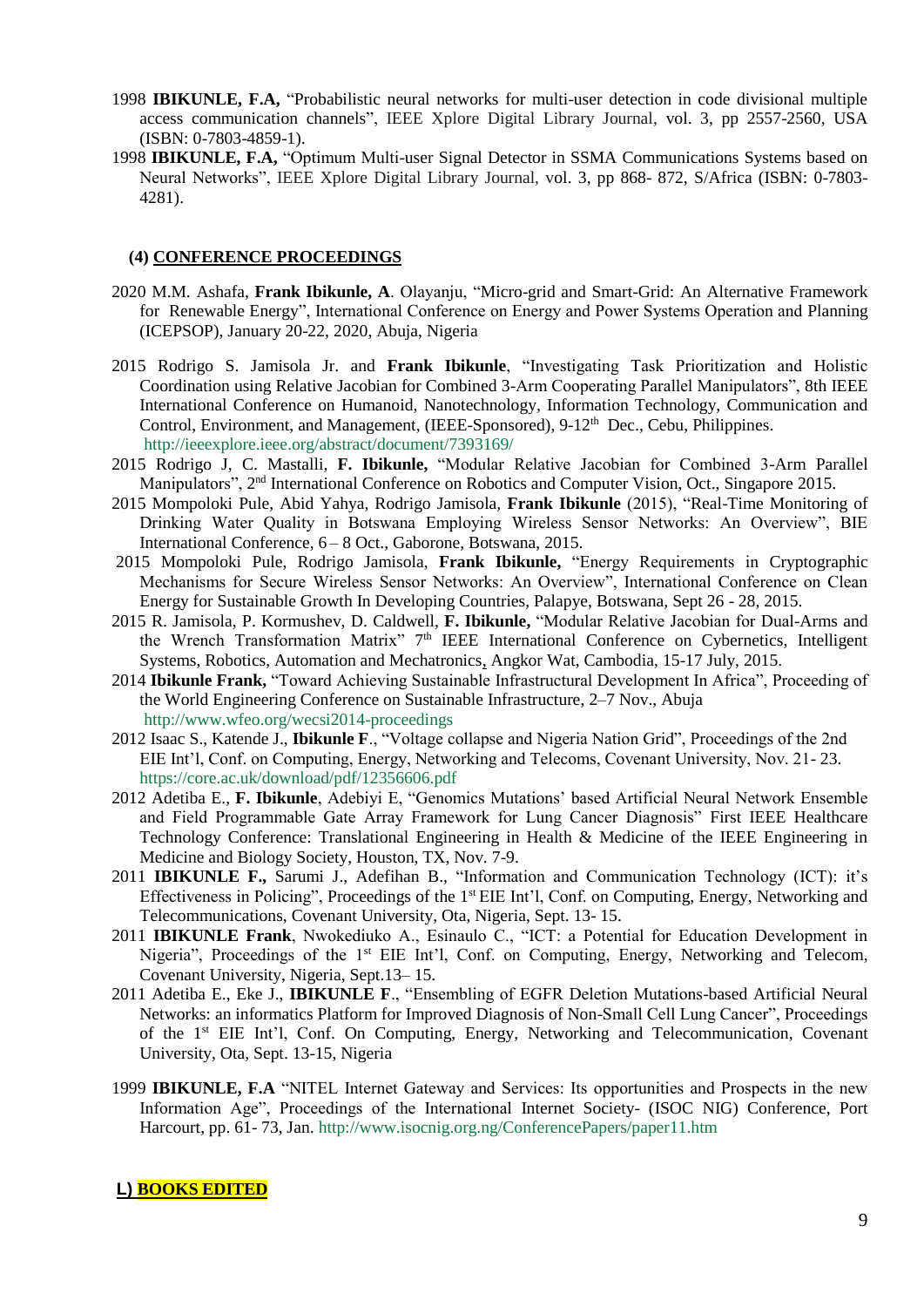- 1) Proceedings of the 1<sup>st</sup> International EIE Conference on Computer, Energy, Network & Telecommunications, Covenant University, Ota, 2011
- **2)** Proceedings of the 2nd International EIE Conference on Computer, Energy, Network & Telecommunications, Covenant University, Ota, 2012

# **L. TECHNICAL REPORTS AND PUBLIC LECTURES**

#### **i)** *PUBLIC LECTURES*

- 1) **Guest Speaker:** NSE Omu-aran Branch, 30<sup>th</sup> Ordinary General Meeting, 27<sup>th</sup> May, 2021, Omu-aran
- 2) **Guest Speaker:** NSE Omu-aran Branch, 30<sup>th</sup> Ordinary General Meeting, 27<sup>th</sup> May, 2021, Omu-aran
- 3) **Guest Speaker**, NSE Bwari Branch, Ordinary General Meeting, 15<sup>th</sup> October, 2020, Abuja
- 4) **Guest Speaker**, Unilorin Engineering Graduates' Membership Induction Ceremony, Tanke, Ilorin, Oct. 2018
- 5) **Invited Speaker**: "Embracing Digital Economy: Fostering New Business Models and Service Packages**",** ICT PITSO 2015, Gaborone, August. 2015
- 6) **Invited Speaker**: "Improving Organizational Productivity Levels Through Broadband: Unleashing The Power Of Broadband", ICT PITSO, Gaborone, 5<sup>th</sup> Sept. 2014
- 7) **Guest Speaker:** "Building the African Information Superhighway: Appropriate and Applicable Technologies for Internet Services", Afrinet'99 Summit, ECOWAS Secretariat, May 1999.
- 8) **Invited Speaker:** 'Radio Planning and Deployment Process', Redeemer's University, Mowe, Ogunstate
- 9)

#### **ii)** *TECHNICAL REPORTS*

- **1) NSE Fellowship Grade:** Technical report submitted to The Nigerian Society of Engineers (NSE) for Elevation to Fellowship Grade of the Society by direct application. March 2020
- **2) Professional Engineering Experience:** Technical report submitted to Council for the Regulation of engineering in Nigeria (COREN) for professional registration. March 2010
- **3) Postgraduate Experience:** Technical report submitted to The Nigerian Society of Engineers (NSE) for Corporate membership registration July 2007

### **M. CONFERENCES / WORKSHOPS ATTENDED**

- **1)** The Nigerian Society of Engineers' National Engineering Conference & AGM, Abuja, 2021
- **2)** C.O.R.E.N  $30^{TH}$  Engineering Assembly, I.C.C., Abuja,  $19^{th} 21^{st}$  August, 2021.
- **3)** The Nigerian Society of Engineers' National Engineering Conference & AGM, Abuja, 2020
- 4) C.O.R.E.N 29<sup>TH</sup> Engineering Assembly, I.C.C., Abuja, 19<sup>th</sup> 21<sup>st</sup> August, 2020.
- **5)** The Nigerian Society of Engineers' National Engineering Conference & AGM, Kano, 2019
- **6)** Nigerian Alternative Energy Expo, Yar-Adua Conference Centre, Abuja, 15 17 Oct. 2019
- **7)** C.O.R.E.N 28<sup>TH</sup> Engineering Assembly, I.C.C., Abuja,  $19<sup>th</sup> 21<sup>st</sup>$  August, 2019.
- 8) International Power Engineering Exhibition & Conference, IPECON 2019, 15<sup>th</sup> 18<sup>th</sup> July, 2019, NSE HQ, Abuja
- 9) 7<sup>th</sup> International Conference on Rice for Food, Market & Development, 22th 24<sup>th</sup> July, 2019 Raw Materials Research and Development Council, Abuja
- **10)** The Nigerian Society of Engineers' National Engineering Conference & AGM, Nov 2018, Abuja.
- **11**) C.O.R.E.N 27<sup>TH</sup> Engineering Assembly, I.C.C., Abuja,  $6<sup>th</sup> 8<sup>th</sup>$  August, 2018.
- **12)** International Centre for Atomic Energy Regulation & Nuclear Power Resource Development, "Colloquium on Energy & Power Crises, Nuclear Power Resources Development, Electricity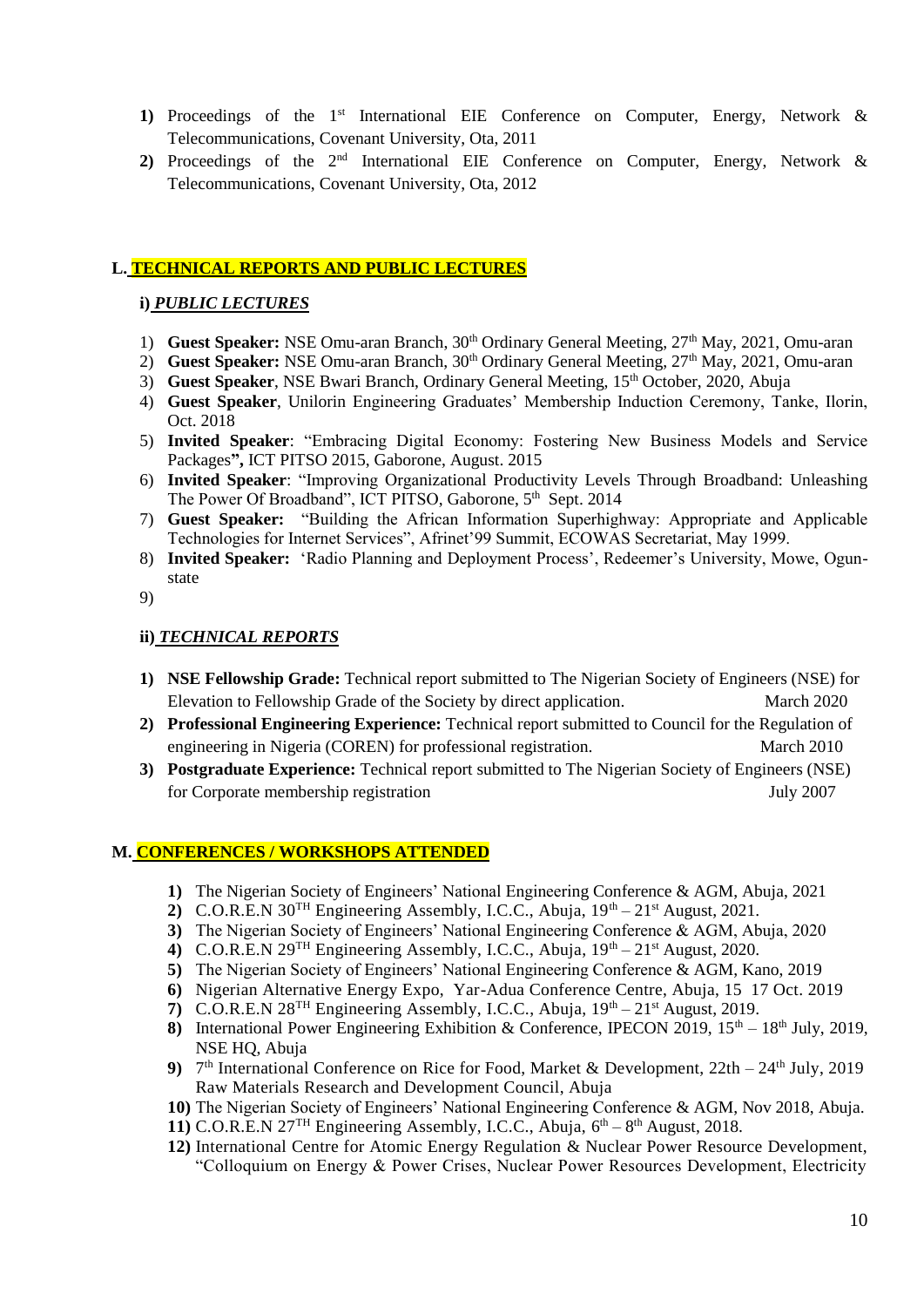Generation, Renewable Energy Engineering and Chemical Security" E.S.U, CAS Campus, Abakaliki, 27<sup>th</sup> -29<sup>th</sup> March, 2018

- **13)** The Nigerian Society of Engineers' National Engineering Conference & AGM, Abuja, Nov 2017.
- **14)** International Conference on Clean Energy for Sustainable Growth in Developing Countries, Palapye, Botswana, Sept 26 - 28, 2015.
- 15)  $1<sup>st</sup>$  World Invention and Innovation Forum, Yancheng, China.  $21<sup>st</sup> 25<sup>th</sup>$  Sept 2015
- 16) Int'l Conference on Soil and Groundwater Environment,  $28<sup>th</sup> 30<sup>th</sup>$  April, 2014, Seoul, S/Korea
- **17)** The ITU's sixth World Telecommunication Development Conference, Dubai, United Arab Emirates,  $30<sup>th</sup> March - 10<sup>th</sup> April 2014$
- 18) IST-Africa Horizon 2020 and Living Labs Workshops, 21<sup>st</sup> 22<sup>nd</sup> Nov. 2013, Gaborone, Botswana
- **19)** ICSU Workshop hosted by BIUST from 25th 27th November 2013, Palapye, Botswana.
- **20**) Innovation Africa 2013, Grand Palm, Botswana,  $(15 17)^{th}$  October, 2013
- **21)** 2nd EIE Int'l, Conf. On Computing, Energy, Networking and Telecommunication, Covenant University, Nigeria, November 21 – 23, 2012.
- **22)** First EIE Int'l, Conf. On Computing, Energy, Networking and Telecommunication, Covenant University, Nigeria, September 13 – 15, 2011.
- **23**) International Conf. on ICT for Africa, Ota, Nigeria,  $23<sup>rd</sup> 26<sup>th</sup>$  March 2011
- **24)** Nigerian Society of Engineers' National Engineering Conference & AGM, Dec. 2009, Owerri.

#### **N. MEMBERSHIP OF LEARNED SOCIETIES / PROFESSIONAL BODIES**

- **1) FELLOW**, Nigerian Society of Engineers **(FNSE**), No**.17,913 2) FELLOW**, Nigerian Institution of Power Engineers **(FNIPE**), No**.000235 3) Member**, Council for the Regulation of Engineering in Nigeria (**COREN)**, **R. 18,122 4) Member**, Institute of Electrical Electronics Engineers **(MIEEE**), No.**40270081 5) Member**, Nigeria Institute of Electrical & Electronics Engr**.(NIEEE)** No. **01271 6) Member**, Internet Society Int'l Chapter. **(ISOC)**, No**. 1337500 7) Corporate Member**, Nigeria Institute of Management **(MNIM) No. 55577**
- **8) Corporate Member**, Nigeria Hydro Power Association **(MNHPA**)

### **P. CURRENT RESEARCH**

#### **a) Next Generation Wireless Communications Technologies**

The requirements imposed on future broadband wireless access systems include support of high data rates, operation in a hostile multipath environment, provision of various QoS levels, and minimal consumption of the limited resources such as bandwidth and transmit power. My area of research is on these most promising access technologies that satisfy these demands aforementioned which include: Orthogonal Frequency Division Multiple Access (OFDM/OFDMA), Multiple Input Multiple Output (MIMO), WiFI, WiMAX, The 3GPP Long Term Evolution (LTE) 4G, 5G Systems and beyond.

#### **b) Communications and Signal Processing**

Research in the Communications and Signal Processing area focuses on the efficient processing and transmission of data. The communications research investigate the techniques that transmit ever increasing data rates with multiple users while consuming less radio frequency spectrum and transmitted signal power. The signal processing research includes processing blurry images, recognition of features in images, efficient coding of signals and images into data, and algorithms for implementation of communications modulation and coding techniques. Techniques such as multiple antennas, spread spectrum,